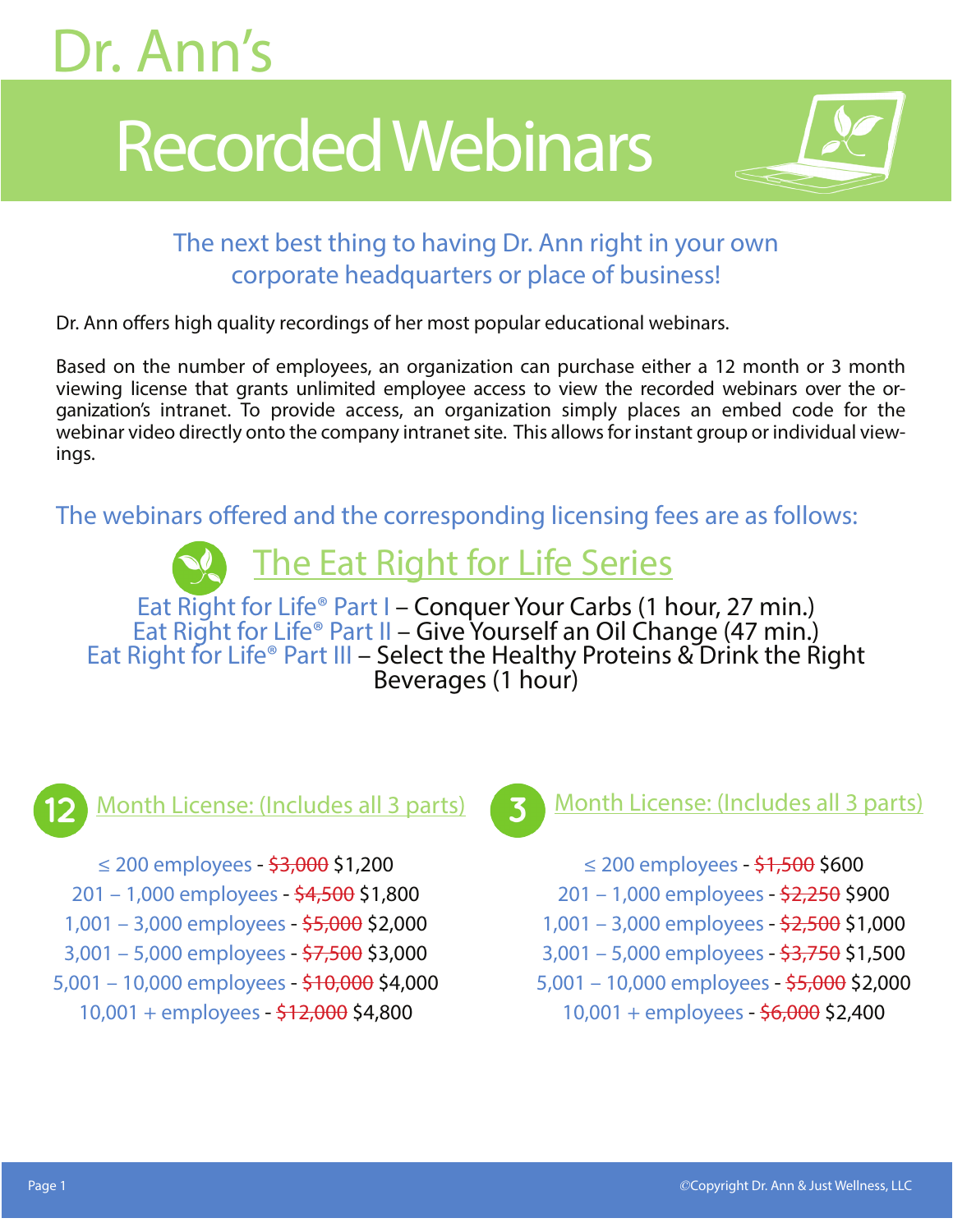# Recorded Webinars



The next best thing to having Dr. Ann right in your own corporate headquarters or place of business!



Being Good to Your Heart (1 hour, 9 min.) Boost Your Energy and Fight Fatigue (1 hour, 11 min.) Just Say Whoa! to Cancer (1 hour) Rein in Your Appetite (56 min.) Take Charge of Your Metabolic Health (1 hour, 23 min.) Weigh Less for Life, Part I (1 hour, 22 min.) Weigh Less for Life, Part II (1 hour, 25 min.) The Happiness Diet, Part I (1 hour, 23 min.) The Happiness Diet, Part II (51 min.)

≤ 200 employees - \$1,500 \$600 201 – 1,000 employees - \$2,250 \$900 1,001 – 3,000 employees - \$2,500 \$1,000 3,001 – 5,000 employees - \$3,750 \$1,500 5,001 – 10,000 employees - \$5,000 \$2,000 10,001 + employees - \$6,000 \$2,400

Month License: (per single webinar) **Month License: (per single webinar)** 

≤ 200 employees - \$750 \$300 201 – 1,000 employees -\$1,125 \$450 1,001 – 3,000 employees -\$1,250 \$500 3,001 – 5,000 employees - \$1,875 \$750 5,001 – 10,000 employees - \$2,500 \$1,000 10,001 + employees - \$3,000 \$1,500

#### Details on Next Page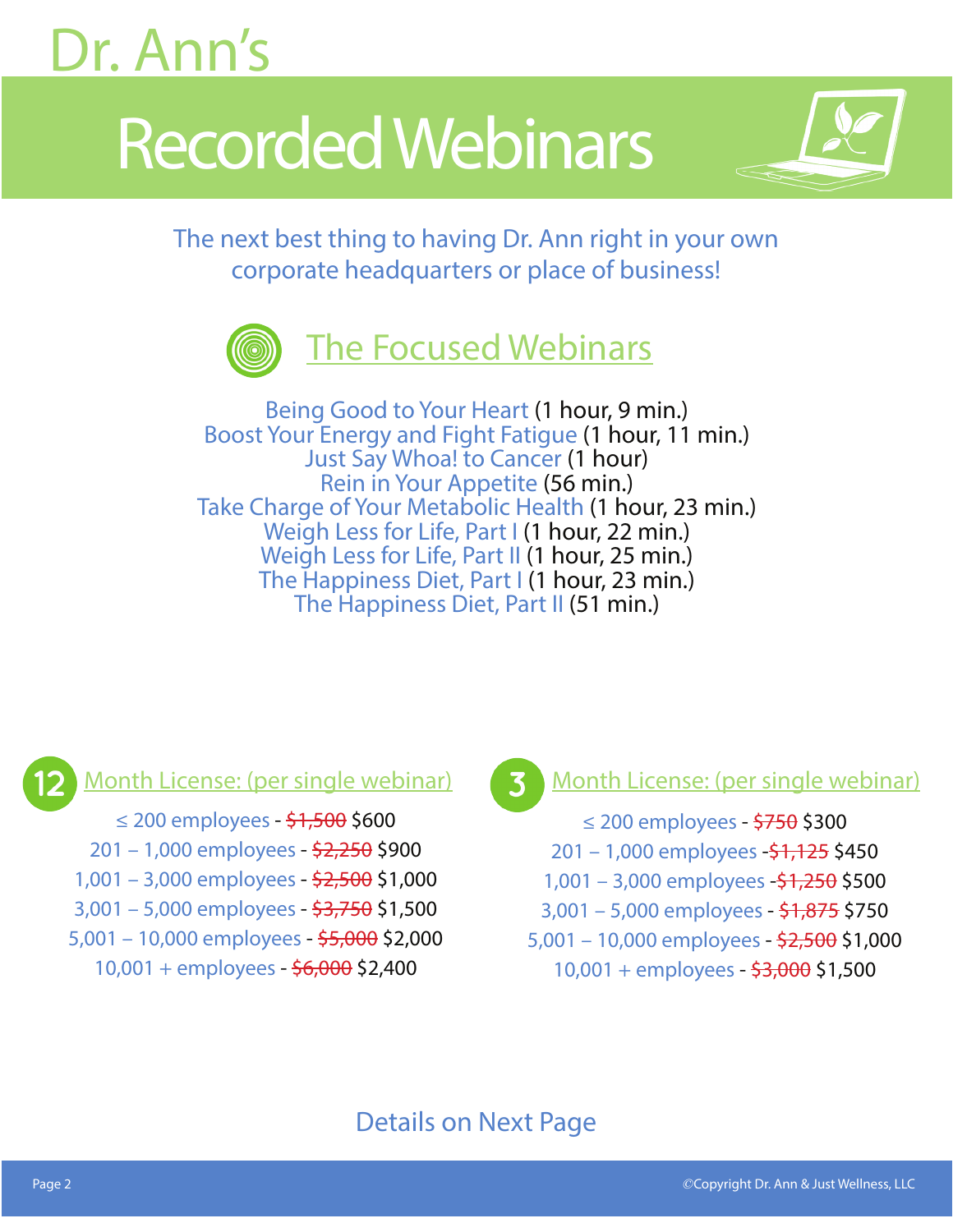# Recorded Webinars



## Great Reasons to License Dr. Ann's Webinars

- Dr. Ann feels strongly that the most cost-effective means to leverage her expertise to teach and motivate employees to improve their diet and lifestyles is through her recorded webinars.
- Real people respond best to the real voice of real experts.
- Dr. Ann has a proven track record of motivating and educating others.
- Organizations can host group viewings in the workplace to leverage the awesome and proven power of "social connections" for igniting behavior change.
- Employees can enjoy access to unlimited viewing.
- A detailed instructional handout is provided for each webinar that can be copied and distributed or made available electronically to employees on the organzation's intranet site.
- The entire process is completely turn-key and simple as pie to deliver to employees.
- Organizations can get the companion *Eat Right for Life*® books and *Weigh Less for Life* book that are the perfect written accompaniment to these webinars directly from WELCOA for a steep discount. Giving webinar viewers one of Dr. Ann's books is a fantastic incentive gift.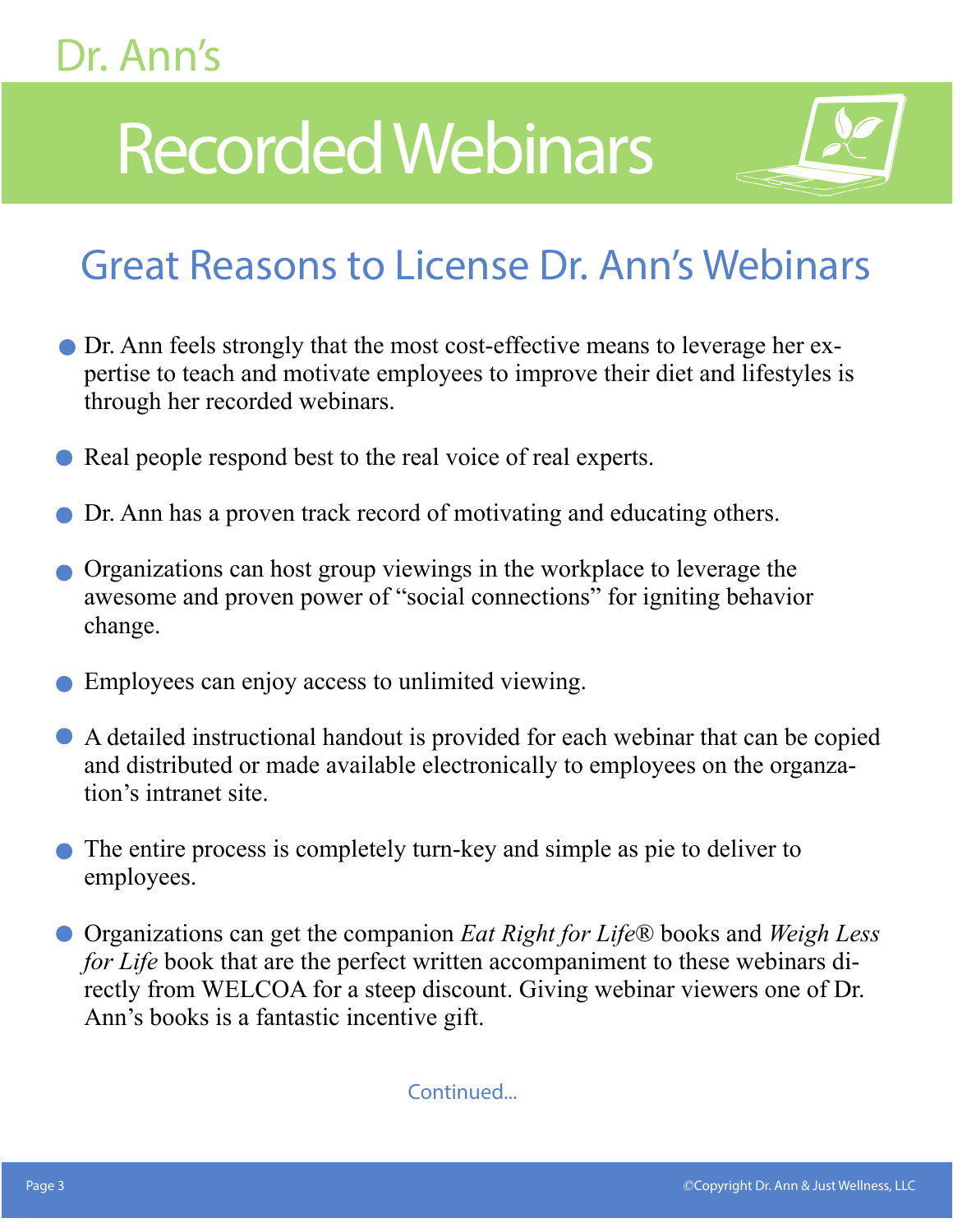# Recorded Webinars



## What People Have to Say

"The class was amazing! I learned so much. I now not only understand what, but also why. The "why" and "what happens" is what I have been missing. I can't thank you enough." -Moir D., Columbia, SC

"I can't tell you what the Wellness Seminar experience meant for us. Thank you so much for doing it and I encourage you to do it again! The seminar was wonderful… I still see the image of the shark when confronted with Great White Hazards!" - Pam P.; Greenville, SC

"I have already put your words into practice! There is an overwhelming amount of information on healthy eating available. Thank you for making it interesting and manageable. Your books are an excellent resource. The presentation is excellent visually and packed with information. Your enthusiasm, knowledge base and sincerity made the retreat more than just an educational experience. It made it a life changing experience. Thank you... thank you... thank you!" - Karen W.; Dublin, OH

"Thanks for an outstanding seminar! The teaching session in your home about healthy eating and lifestyle was the best part on the seminar! It gives all of an opportunity to improve our health and happiness no matter how good or bad we are. Thank you so much for an amazing experience!!!" - John E., MD; Ninety Six, SC

"It was an awesome presentation. Your passion in what you believe transcends to everyone who attends a seminar. I've made changes and will continue to incorporate more of them into my life for not only my benefit but for those I love." - Marcia P.; Charleston, SC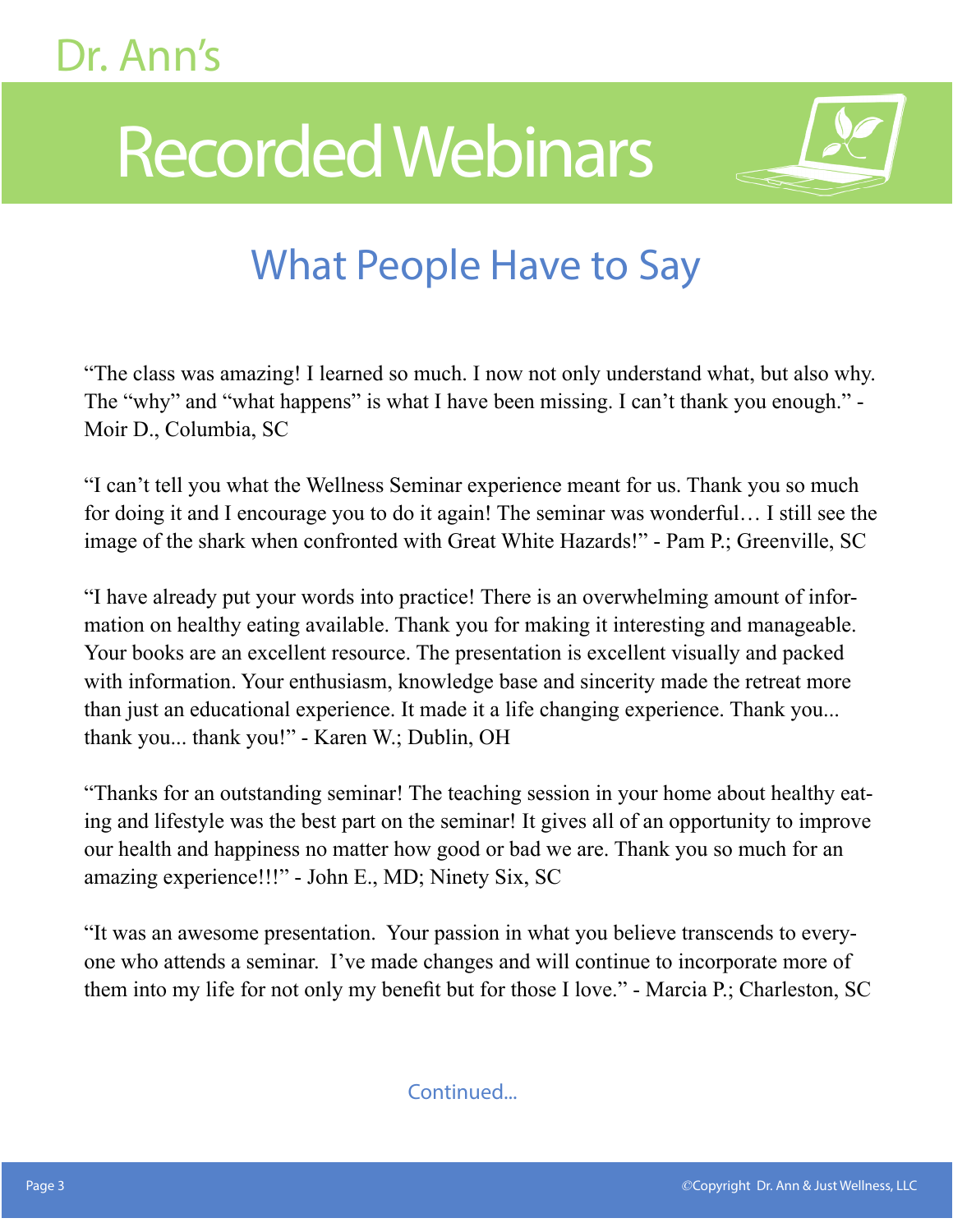# Recorded Webinars



### What People Have to Say

"Dr Ann- I really enjoyed the seminar immensely and am trying to implement this new way of eating into my family regiment. You are a tremendous speaker and I enjoyed every minute. I have been talking about you ever since I got home so if your ears are burning, it definitely is because of me. Again, enjoyed enjoyed enjoyed your seminar and highly recommend it to anyone of all ages." - Elaine T.; Charleston, SC

"The seminar was fabulous. You present the information in a realistic manner. You are not overly preachy or condescending. Your information is based on scientific facts not the latest trends and/or fads. You are truly passionate about your factual information." - Amelia G.; Elgin, SC

"Thanks a million for the wonderful wellness seminar! I definitely believe it will forever change my life and hopefully my families life.." - Nancy G.; Greenville, SC

"Truly life changing. Thank you so much for your time and energy." - Len R.; Wilbraham, MA

"Thank you a million for sharing the latest information on wellness so clearly and succinctly and with energy and enthusiasm that kept us all engaged." - Mary Jane K., Columbia, SC

"Thank you so much, you provided us with the most enjoyable seminar ever! Now, we really think we can turn our diets and lifestyles around." - Dan and Ruth H., Jacksonville, FL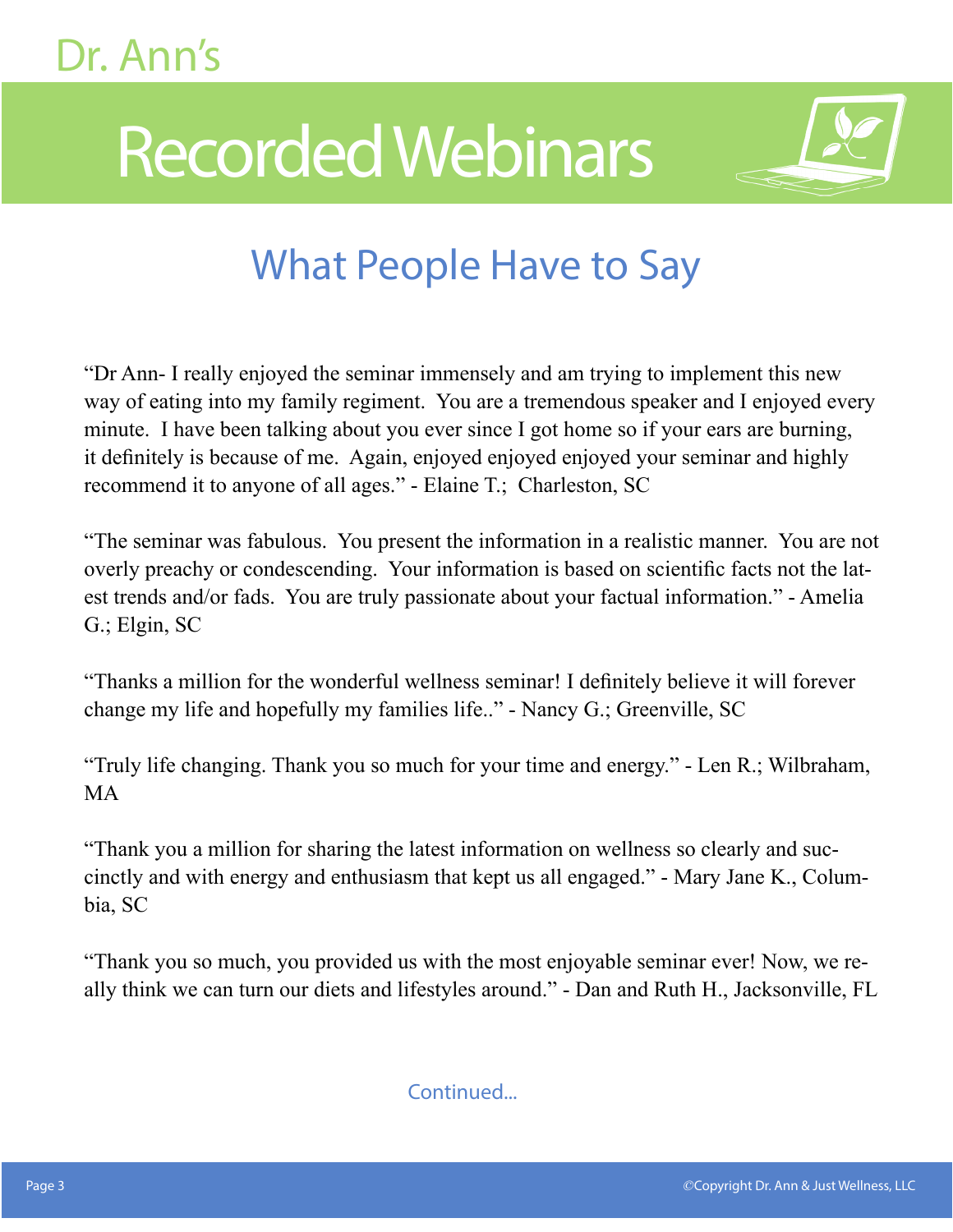# Webinar Best Practices

#### To optimize Dr. Ann's webinars for motivating and educating your employees, she suggests the following best practices:

- Take advantage of group viewings whenever possible. Allowing your employees to watch the webinars together leverages the positive spirit and energy of "group dynamics" and enhances comradery, while fostering a culture of wellness in your workplace.
- Be sure you appropriately introduce Dr. Ann to the webinar viewers prior to the broadcast. Knowledge of her reputation and credibility as an esteemed expert in nutrition and wellness who is fun, totally real, and contagiously inspirational will increase the audience's receptiveness and interest. (We will provide a short bio for this purpose.)
- Encourage employees to watch the webinars on their own repeatedly as needed for additional motivation and reinforcement. The bottom line: the more they watch them- the better!
- To optimize engagement, be aggressive in promoting the webinars. Take advantage of every avenue at your disposal (email, printed flyers, calendars, employee newsletters, etc.) and of course incentivize viewing as your organization sees fit.
- Lunch and learns are an ideal context for group viewings. If you take advantage of this popular educational forum, be sure that the lunch you serve is consistent with the information in the webinars. A free lunch can be a great incentive to bring employees in!
- Be sure to make the companion handout for the webinar easily accessible for your employees. For group viewings, having them pre-printed and available in their seats is optimal. If they will be posted electronically, be sure to let everyone know exactly where they can be accessed.
- Use Dr. Ann's Eat Right for Life books or her Weigh Less for Life book (all available to employers through WELCOA for a steep discount) as the ideal incentive gift or the perfect companion "take away" to reinforce the webinar content. Dr. Ann's books and webinars are definitely synergistic with one another. She has specifically constructed both to be used in concert.